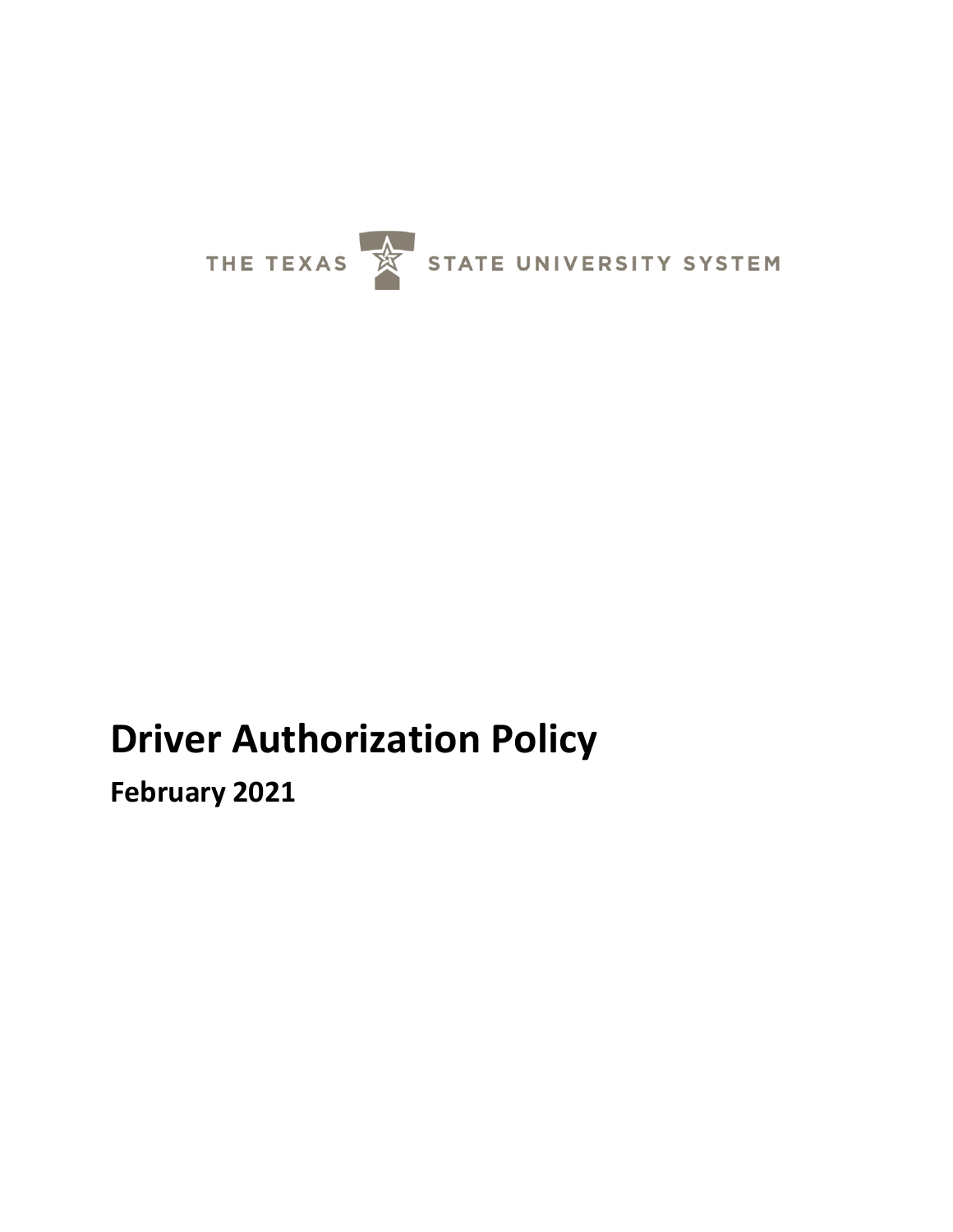# **Contents**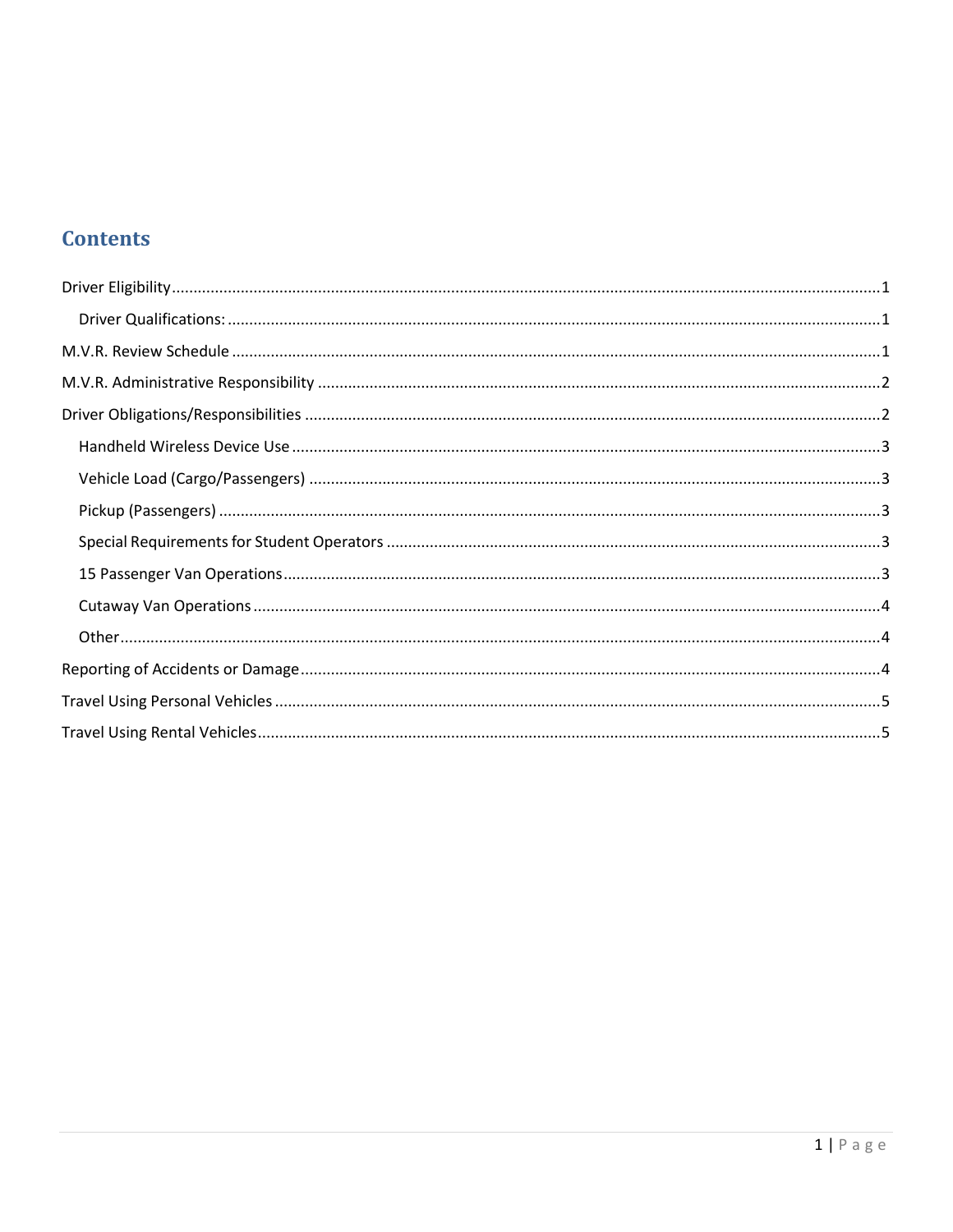# <span id="page-2-0"></span>**Driver Eligibility**

All TSUS Component employees who may be called upon to drive a TSUS Component Institution vehicle shall have a Motor Vehicle Record (MVR) as required by law (Article 6687b, Section 37, V.A.C.S.) and shall be assigned a driver rating as indicated below. The records will be obtained and maintained by the designated responsible individual. Establishment and maintenance of driver ratings will be the responsibility of the designated responsible individual. The term Institutional vehicle as used herein shall refer to either an Institution-owned vehicle or an Institution-leased vehicle unless otherwise indicated.

#### <span id="page-2-1"></span>**Driver Qualifications:**

Only Qualified Drivers may drive an Institutional Vehicle or a Personal owned Vehicle while on institutional business. A Driver is considered qualified by meeting the following requirements:

- Is at least 18 years old.
- Has a current and unexpired valid driver's license issued by the appropriate state authority or appropriate foreign authority and has held such valid driver's license for at least one (1) year prior to the request to be a Qualified Driver.
- Has a current and unexpired valid driver's license issued by the state or foreign authority for the vehicle type to be driven by the driver, including any required endorsements.
- Has received written authorization from the appropriate Component administrator to operate a Component vehicle or personal vehicle while conducting institutional business. Such written authorization shall be valid for one year. Drivers must submit a new written request for authorization annually to the appropriate Component Administrator.
- Has a satisfactory driving history record (MVR). A driving history record is considered satisfactory when it meets the following requirements established by the institution:
	- $\circ$  Must not have exceeded two moving violations within the last 12 months. (Type B violations)
	- $\circ$  Must not have had any "major convictions" (Type A violations) in the past 36 months.
- The driver must notify their supervisor when there is a change in his/her license status.
- The driver must comply with any other requirements outlined by the institution.
- The institution reserves the right to deny driving authority if it determines that it is in the best interest of the institution to do so.

# <span id="page-2-2"></span>**M.V.R. Review Schedule**

A motor vehicle record (M.V.R.) shall be obtained on all employees whose job duties would include driving a TSUS Component vehicle while on TSUS Component business. The M.V.R. shall be reviewed and updated regularly based on the following schedule:

A. **Prior to employment**: The designated responsible individual/department will ensure that prospective employees for positions requiring the driving of a vehicle while conducting TSUS Component business, submit driving records before a job offer is extended. The Institution will designate a department to review those records to ensure acceptability.

B. **Annually**: The driving records of employees who are required to drive will be reviewed annually by designated department. The employee's Department Director and the TSUS Component's Fleet Manager will be notified of any change in the driver's status. The Director of that Office will distribute the Department of Public Safety's *Application for Copy of Driver Record (DR-1)* on or about August 1 of each year. Employees will be given a thirty-day window to complete and return the form to the Office. Failure to do this will result in a temporary suspension from driving any TSUS Component vehicle. The Director will submit a DR-1 form for each driver to the local D.P.S. office to acquire driving records. All information from these records will be kept confidential.

C. **Upon notification of an accident or citation**: If an employee has been involved in a motor vehicle accident or receives a traffic citation it is mandatory and the employee's responsibility to notify the Office of the change in their driver status within 24 hours. *Failure to make such notification in a timely manner could result in a revocation of driving privileges, and/or disciplinary action up to and including termination.* 

D. **Upon notification of suspension, revocation, Type "A' Violation or expiration of the driver's license**: Driving privileges are automatically suspended when the employee's valid Driver's License has been suspended, revoked, expired or the Type "A' violation is adjudicated. It is *mandatory* that an employee inform the Human Resources Department when such a suspension,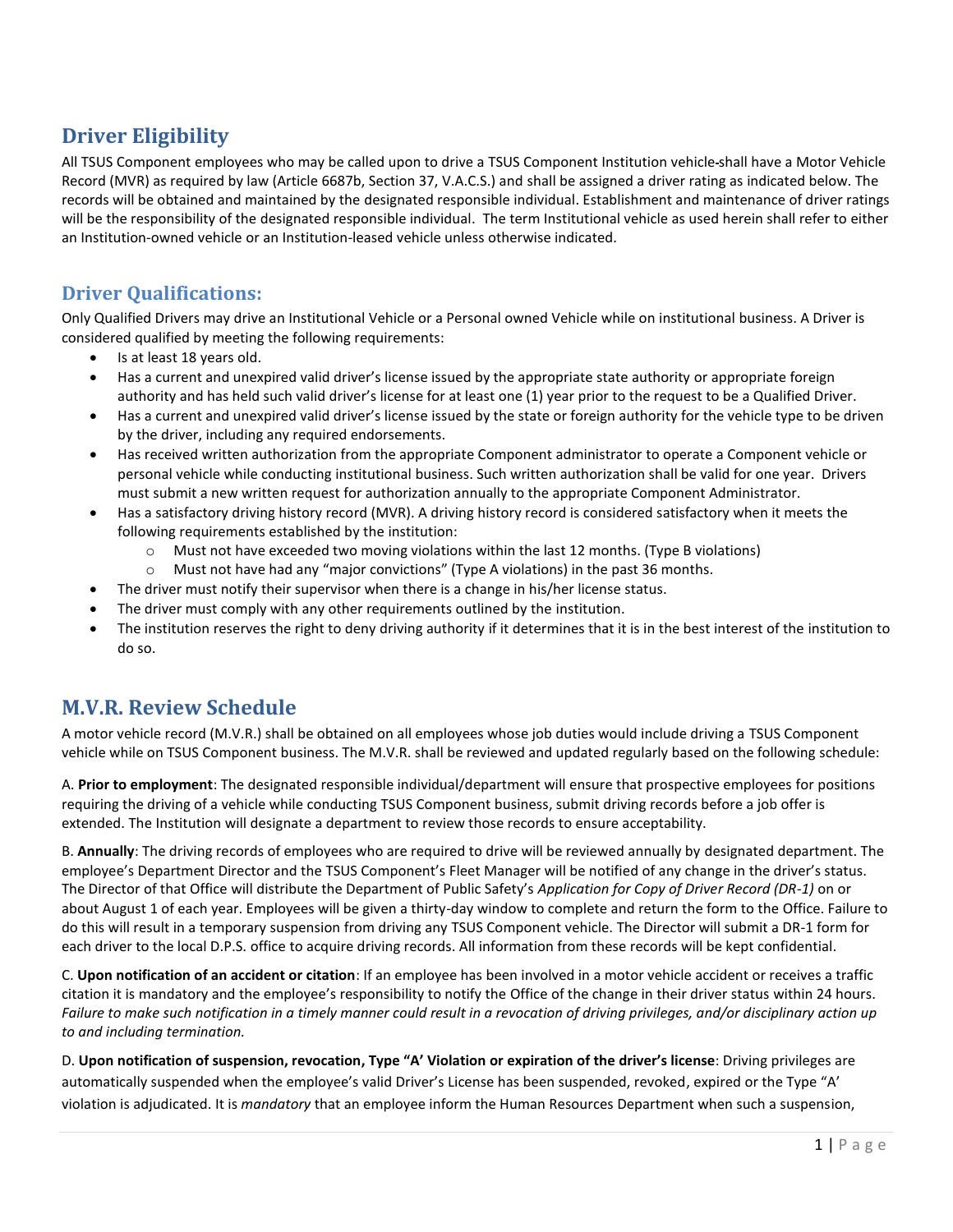revocation, expiration or citation occurs**.** *Individuals who do not have a valid driver's license are forbidden from operating any TSUS Component vehicle. They are prohibited from driving personal vehicles while conducting business for the TSUS Component.*

#### **E***.* **Adverse action based on the MVR:**

If a TSUS Component denies employment or takes other adverse action against an employee because of information contained in the motor vehicle report, the applicant/employee may request:

- A copy of the motor vehicle report.
- The address and telephone number of the Department of Public Safety (DPS).
- A statement that the applicant/employee is entitled to dispute the accuracy of the report with the DPS.

An applicant or employee has one week from the day he/she is notified of the adverse employment action or the denial of employment to submit written notification to the Human Resources Director that he/she is disputing the DPS report.

After one (1) week, if the employee does not dispute the report, the direct supervisor will notify the employee they are not approved to drive. If there is a dispute of the report, the employee will remain in a pending status (not approved to operate a TSUS Component vehicle) until such time as a satisfactory report is received. In the case of an applicant, the applicant is responsible to resolve any outstanding issues. The institution shall establish a deadline for resolution but not less than one (1) week.

# <span id="page-3-0"></span>**M.V.R. Administrative Responsibility**

The designated responsible department shall maintain a list of all regular TSUS Component Fleet Policy and Procedures. Training will be made available for employees in addition to counseling/training for any driver involved in a motor vehicle accident or who has received a traffic citation. Information gathered as part of this program shall be confidential. Assignment of additional driver training will be the responsibility of the designated responsible individual. An employee may be required to bear the expense and time of any remedial training assigned due to a poor rating on the MVR. Driver training may include, but is not limited, to

- Defensive Driving Classes
- One-day seminars on driving improvement
- Driver training videos on needed specific driving skills.

The designated responsible individual shall notify the designated responsible individual/department regarding approval status for each employee that is eligible to drive a Component vehicle. The designated responsible individual shall also notify the Fleet Manager immediately upon revocation of an employee's driving privileges.

## <span id="page-3-1"></span>**Driver Obligations/Responsibilities**

The following conditions apply to all drivers who use TSUS Component vehicles. Drivers should read these obligations carefully before operating a Component vehicle.

*Caution: The driver of the vehicle has ultimate responsibility for seeking and possessing information about driving safety and applicable laws. TSUS Components will not be responsible for any traffic citations resulting from the actions of the driver.* 

#### **Operating Standards**

The driver must:

- Have a valid driver's license, appropriate for the weight and class vehicle that they are operating.
- Have a current Motor Vehicle Record Form on file with the designated responsible department.
- Timely notify the designated responsible department of any change in license status. This includes notification of moving violations and/or traffic accidents.
- Complete a Vehicle Use Report by recording information such as the beginning and ending odometer readings, how many passengers including the driver, name of the driver(s), license plate of vehicle, purpose of the trip and fill-ups or emergency mechanical work
- Submit fuel tickets from trip with mileage and license plate number recorded on the fuel ticket.
- Wear seat belts when driving or occupying a TSUS Component vehicle.
- Observe State and municipal traffic laws at all times.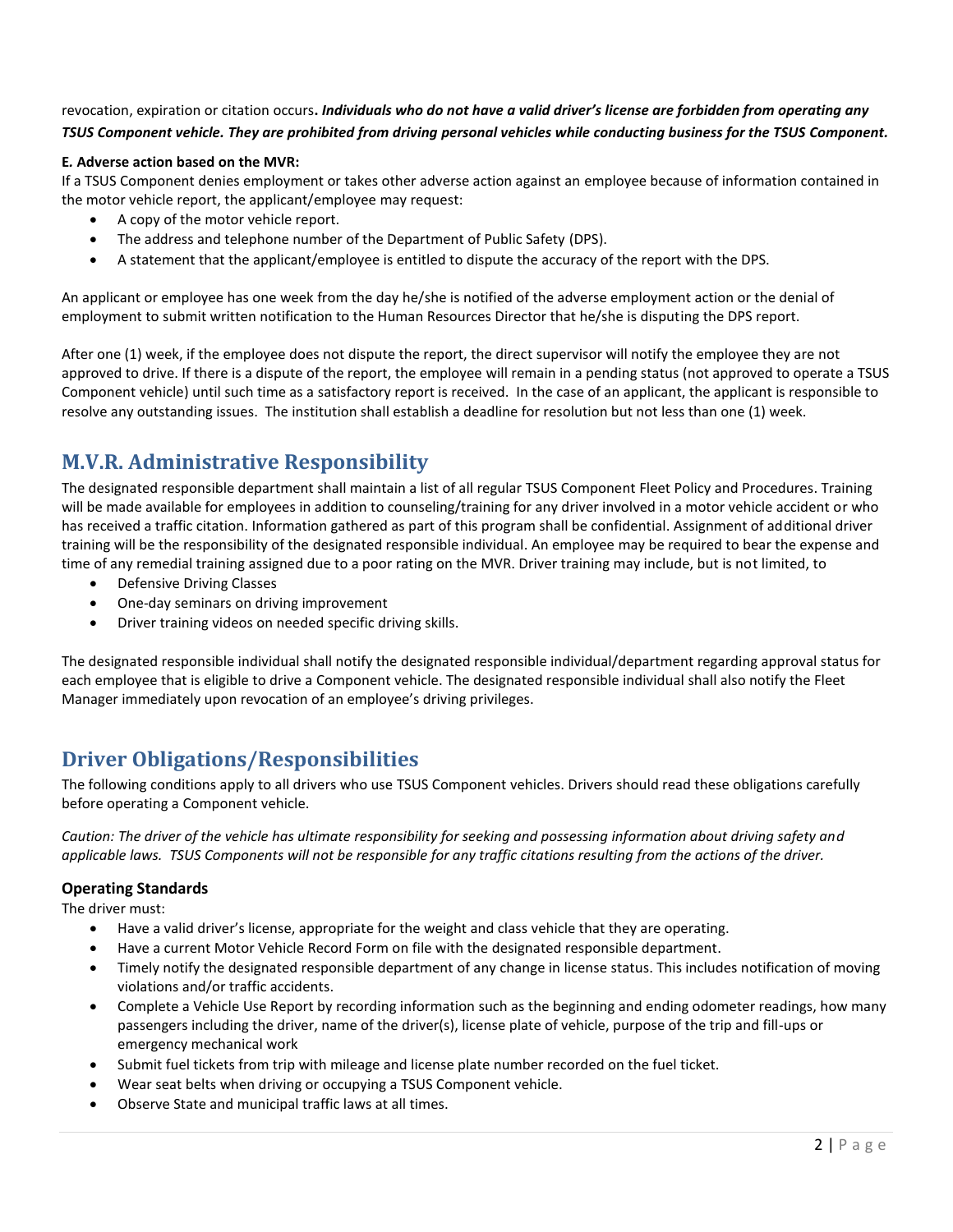- Assume responsibility for any and all fines or traffic violations associated with use of a Component vehicle.
- Never drive while under the influence of drugs or alcohol. This includes over the counter or prescription medication that may affect the driver's ability. Refer to TSUS Component's Drug and Alcohol Abuse Policy.
- Report all accidents in a timely manner, but no less than 12 hours from the time of the accident, to the designated responsible department and to the Police Department in the jurisdiction where the accident occurred. In the case of an accident, complete the Vehicle Accident/ Incident Report located in the trip packet.
- Not transport pets or any other animals except Service Animals.
- Not transport hazardous or dangerous material.
- Not transport any weapons unless adherent to the Concealed Carry Campus Policy.

#### <span id="page-4-0"></span>**Handheld Wireless Device Use**

As a general rule, the use of cellular phones and other handheld wireless devices while operating a moving vehicle has restrictions/guidelines for use due to the distraction and lack of concentration presented to safe driving performance.

The driver's first responsibility is to pay attention to the road. Conversations should be kept to an absolute minimum and in compliance with state law, including "hands-free".

#### <span id="page-4-1"></span>**Vehicle Load (Cargo/Passengers)**

- The combined weight of all occupants and any cargo being transported is not to exceed the Gross Vehicle Weight Rating (GVWR) for the vehicle.
- The GVWR for a vehicle is usually located on the driver's doorframe or on the glove box door.
- Any load that will or may exceed a vehicle's posted load rating is to be redistributed to fall within that load rating or be transported by an alternative means.
- All loads are to be positioned as low and evenly as reasonably possible across the load carrying surface and secured to prevent the load from shifting while in transit.

#### <span id="page-4-2"></span>**Pickup (Passengers)**

- Passengers riding in pickup trucks should ride in the cab of the truck unless it would seriously jeopardize the safe operation of the vehicle.
- Riding in the bed is allowed for short trips in proximity to a TSUS Component campus.
- Maximum speed for carrying passengers in bed is the maximum speed on campus.
- Passengers riding in the bed are to be seated on the floor, not on the wheel wells or the edge of the bed.
- Under no circumstances are passengers to ride in the back of a pickup truck standing up. The operator must ensure that passengers are properly seated and remain so through the duration of the trip.

#### <span id="page-4-3"></span>**Special Requirements for Student Operators**

In support of The Texas State University System Rules and Regulations, Chapter VII, Section 2, Subsection 2.3, the following are special requirements for student operation of TSUS Component vehicles or equipment:

- Students operating institutional vehicles must have permission from the designated responsible individual.
- Student operating institutional vehicles must be 18 years of age.
- Students must comply with Driver Authorization policy (MVR Any student employee operating a institutional vehicle should have an MVR run)
- Students must obey all Driver Obligations/Responsibilities.
- Student employees will not operate an institutional vehicle between the hours of 12:00 midnight and 5:00 a.m.; unless authorized by a specific-institutional program.

#### <span id="page-4-4"></span>**15 Passenger Van Operations**

Departments may continue to utilize 15-passenger vans currently in their fleet but must enforce the following recommendations until these vans are replaced with alternative forms of transportation:

- Drivers of 15-passenger vans must be at least the age of 25; unless authorized by a specific-institutional program.
- All operators of 15+ passenger vans or vehicles are required to undergo an annual 15 Passenger van safety-training course that will be administrated by the designated responsible department.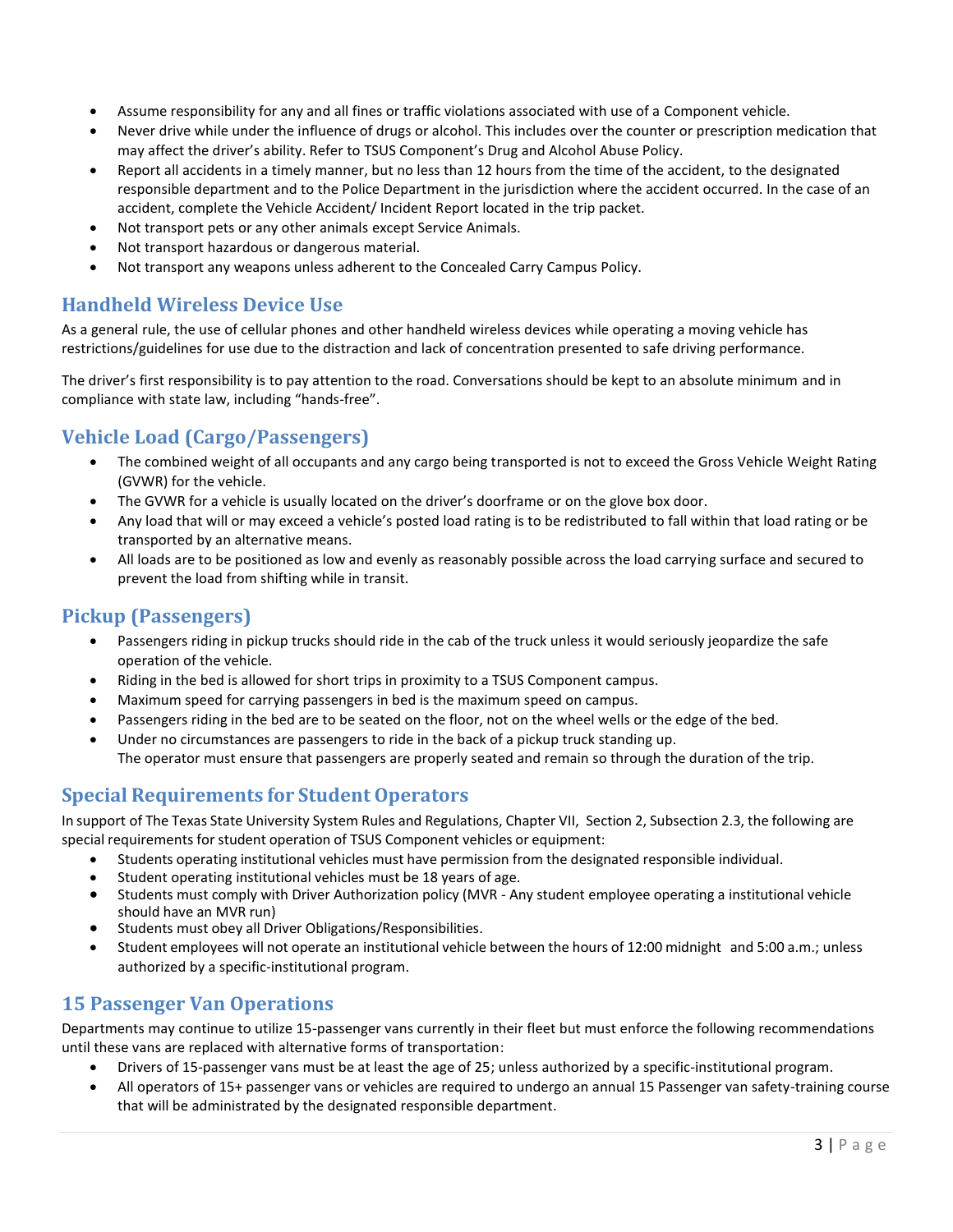- Number of Occupants: The number of occupants in a passenger van shall not exceed twelve including the driver.
- Seat Belts 3-Points: Seat belts and other occupant restraint devices shall be worn at all times by all occupants. Any malfunctioning seat belts shall be repaired or replaced immediately.
- Trips exceeding 4 hours one-way must include two qualified and TSUS Component approved drivers.
- Limit Driving Time: All operators should take frequent breaks, driving no more than every two hours.
- Drivers and all passengers traveling in passenger vans must refrain from excessive loading of the vehicle. Equipment and baggage shall not be piled higher than seat level.
- Anytime a passenger van is operated with fewer than ten passengers, all passengers must sit as far forward in the vehicle as possible. Any cargo carried inside the vehicle must be positioned as far forward as practical.
- Using the roof or exterior of these vehicles to carry loads of any kind is prohibited.

#### <span id="page-5-0"></span>**Cutaway Van Operations**

Guidelines for safety cutaway van operations shall include, but not be limited to:

- The driver shall not use any handheld device while operating a vehicle.
- The number of occupants in the cutaway van shall not exceed fourteen, including the driver.
- Seat belts and other occupant restraint devices shall be worn at all times by all occupants. All occupants shall be seated and secured prior to the vehicle being moved.
- All securements for ADA wheelchair passengers shall only be secured by authorized personnel prior to vehicle being moved.
- The wheelchair lift shall only be operated by authorized personnel.
- Trips exceeding 4 hours one-way must include two qualified, TSUS Component approved drivers.
- All operators should take frequent breaks. Maximum driving time during a 24-hour period shall be 10 hours per driver.
- Drivers and all passengers traveling in the cutaway van must refrain from excessive loading of the vehicle.
- All towing shall only be conducted by a professional towing company with the appropriate equipment for towing the vehicle.
- Using the roof or exterior of the vehicle to carry loads of any kind is prohibited.
- All accidents involving the vehicle must be reported immediately to the designated responsible individual, local law enforcement authority and Texas State Transportation Services.

#### <span id="page-5-1"></span>**Other**

- Unauthorized passengers are prohibited. This includes family, friends and/or any other persons not authorized by the institution in writing.
- Smoking by operator or passengers is not allowed in TSUS Component vehicles.
- Roadside Assistance: Texas Roadside Assistance (1-800-525-5555) should be contacted when operating a TSUS Component vehicle and in need of Roadside Assistance. Employees should inform the operator that they are from a state agency and operating an institutional vehicle.

## <span id="page-5-2"></span>**Reporting of Accidents or Damage**

The driver is responsible for the immediate reporting of any accidents or damage incurred while operating an institutional vehicle. An incident should be first reported to the local police department having jurisdiction. Notify the TSUS Component's designated responsible individual as soon as practicable after any accident or incident resulting in injury or damage to the vehicle and follow all claim reporting procedures as outlined by TSUS' TPA Guidelines

When you have an accident, you must:

- Get immediate medical attention if you or your passengers are injured.
- Keep calm and avoid arguments over blame.
- Make no statements concerning guilt or fault.
- Never agree to make payments for the accident.